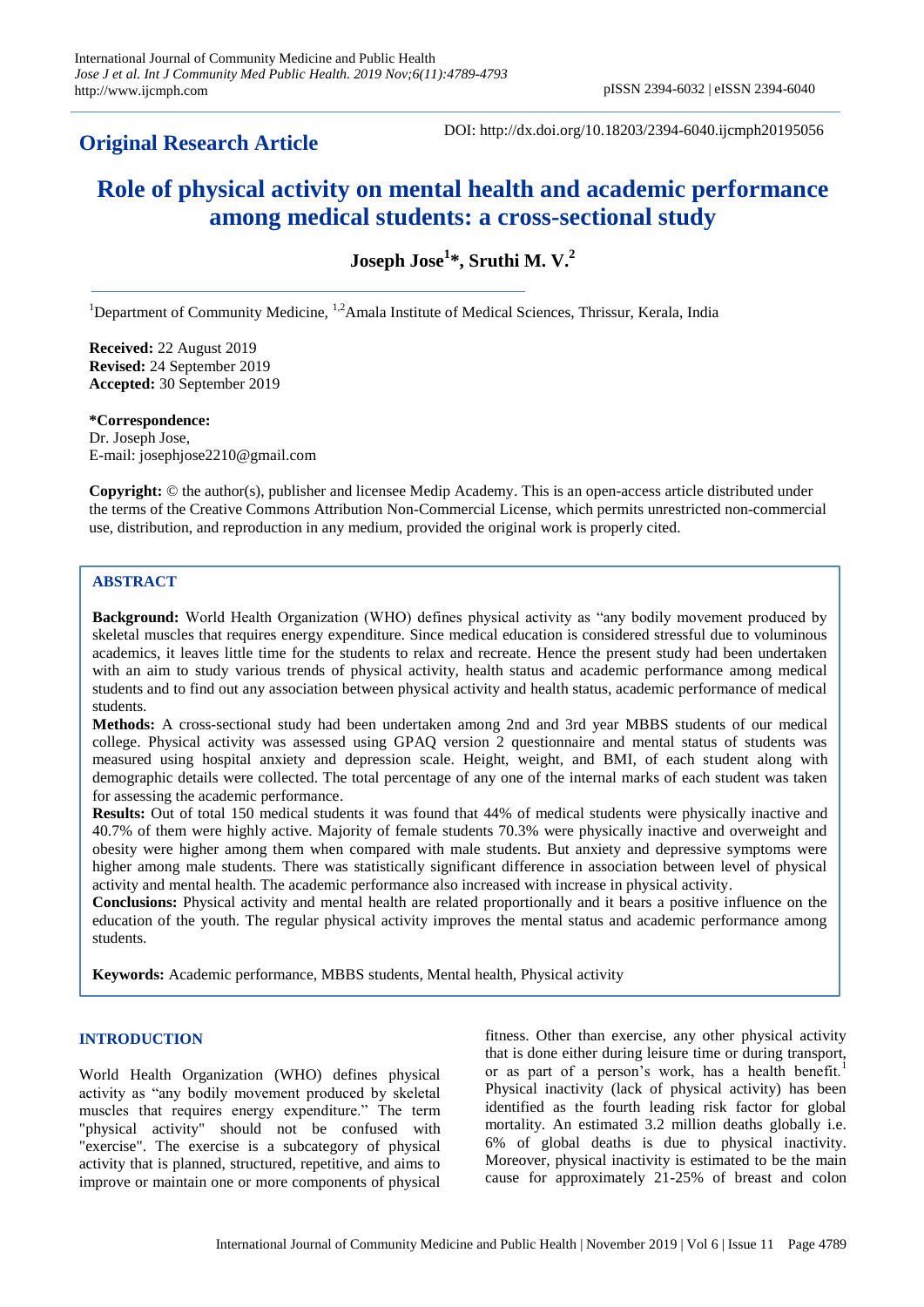cancers, 27% of diabetes and approximately 30% of ischemic heart disease burden.<sup>2</sup> Regular and adequate levels of physical activity in adults, reduce the risk of hypertension, coronary heart disease, stroke, diabetes, breast and colon cancer, depression, improve bone and functional health, and fundamental to energy balance and weight control.<sup>3</sup> Physical activity is also one of the most effective way to improve mental health. It has positive impact on depression, anxiety, relieves stress, improves memory, and boosts overall mood. Medical education itself is perceived as being stressful as it is characterized by many psychological changes in students. High level of stress may have a negative effect on cognitive functioning and learning of students in the medical school.<sup>4</sup> Psychological stress has long been regarded as having influence on learning and performance.<sup>5</sup> Physical activity is proven to improve mental health among normal individuals and even in people suffering from mental illness.<sup>6</sup> The positive association between physical activity, mental health and treatment of mental health problems, has been demonstrated in various studies.<sup>6,7</sup> Since medical education is considered stressful due to voluminous academics, it leaves little time for the students to relax and recreate. Because of this students face social, emotional and physical problems, which in turn, may affect their learning ability and academic performance.<sup>8</sup> But in reality research had proven that, by reducing the time spent on physical activities to add to academic duration has not produced positive results.<sup>9</sup> Regular physical activity in the form of sports and extracurricular activities for students not only benefit them physically, but also mentally. Individuals who participate in regular physical activity tend to report less symptoms of depression and anxiety and instead report improvements in overall mood and self-esteem. Evidence suggests physical activity enhances memory, cognitive function, and overall satisfaction with life.<sup>10</sup> Another researcher had shown a higher prevalence of overweight and obesity among medical students due to their physical inactivity and unhealthy eating habits.<sup>11</sup> Slade et al have found that changes in recreation before an exam had a positive influence on exam performance.<sup>12</sup> There were few studies among medical students to assess the trends of physical activity and its influence on academic performance and physical and mental health. Hence the present study had been undertaken with an aim to study various trends of physical activity, health status and academic performance among medical students and to find out any association between physical activity and health status, academic performance of medical students.

#### **METHODS**

A cross-sectional study had been undertaken among  $2^{nd} \&$  $3<sup>rd</sup>$  year MBBS students of our medical college, within May 2018 and October 2018. Calculated sample size was 148 using a formulae  $4PQ/d^2$ , taking P as  $40.3\%$ , prevalence of anxiety and depression among physically inactive medical students from previous study. $^{13}$  All students who had given consent from these batches were

included except those who were physically challenged were excluded. Data was collected using selfadministrated questionnaire. Physical activity was assessed using GPAQ version 2 questionnaire, where 3 domains of activity i.e. activity at work, travel, and recreation was assessed.<sup>14</sup> The level of physical activity referred in the questionnaire was presented as metabolic equivalent (MET).

1 MET =a resting energy expenditure assuming oxygen consumption of 3.5 ml-min/kg weight. Walking  $= 3.3$ METS, moderate physical activity=4.0 METS and vigorous physical activity=8.0 METS. The MET level was assessed using the formula: MET level  $\times$  minutes of activity/day  $\times$  days per week. The MET level was multiplied by minutes of physical activity and by days per week. The physical activity was classified based on METminutes into three groups as: Inactive/low (<600 metminutes), active (600-1200 met minutes) and highly active (>1200 met-minutes).

Mental status of students was measured using hospital anxiety and depression scale (HADS) having a 14-item self-report questionnaire with seven questions relating to anxiety and seven questions relating to depression.<sup>1</sup> Scoring was based on a 4-point likert scale  $(0-3)$  with a maximum score for each subscale being 21. For both subscales, scores of 0-7 indicated the absence of clinical symptoms of anxiety and depression; scores of 8-10 indicated mild symptoms, 11-14 moderate symptoms and 15-21 severe symptoms. It contains separate questions for assessing anxiety and depression.

Height, weight, and BMI, of each student along with demographic details were collected. BMI was calculated using the formulae weight divided by height in meter square and WHO Asian classification was used for analysis. The total percentage of any one of the internal marks of each student was taken for assessing the academic performance. The percentage of marks were classified into four category 0-49% as low performance, 50-64% as Average, 65-74% as first class and >75% as Distinction

The data collected was entered into Microsoft excel and analysis was done by SPSS software version 21. The categorical variables were expressed in proportion and continuous variables in mean and standard deviation. The appropriate statistical methods were used for analysis. The level of significance was estimated with 95% confidence interval with p<0.05. The Institutional research committee and ethical committee clearance was obtained before starting the study and IEC No: AIMSIEC/14/2018 dated 10.05.2018.

#### **RESULTS**

Out of 150 MBBS students participated in the study majority 76 (50.7%) were males and 74 (49.3%) were females. Majority of the students 77 (51.3%) belong to  $7<sup>th</sup>$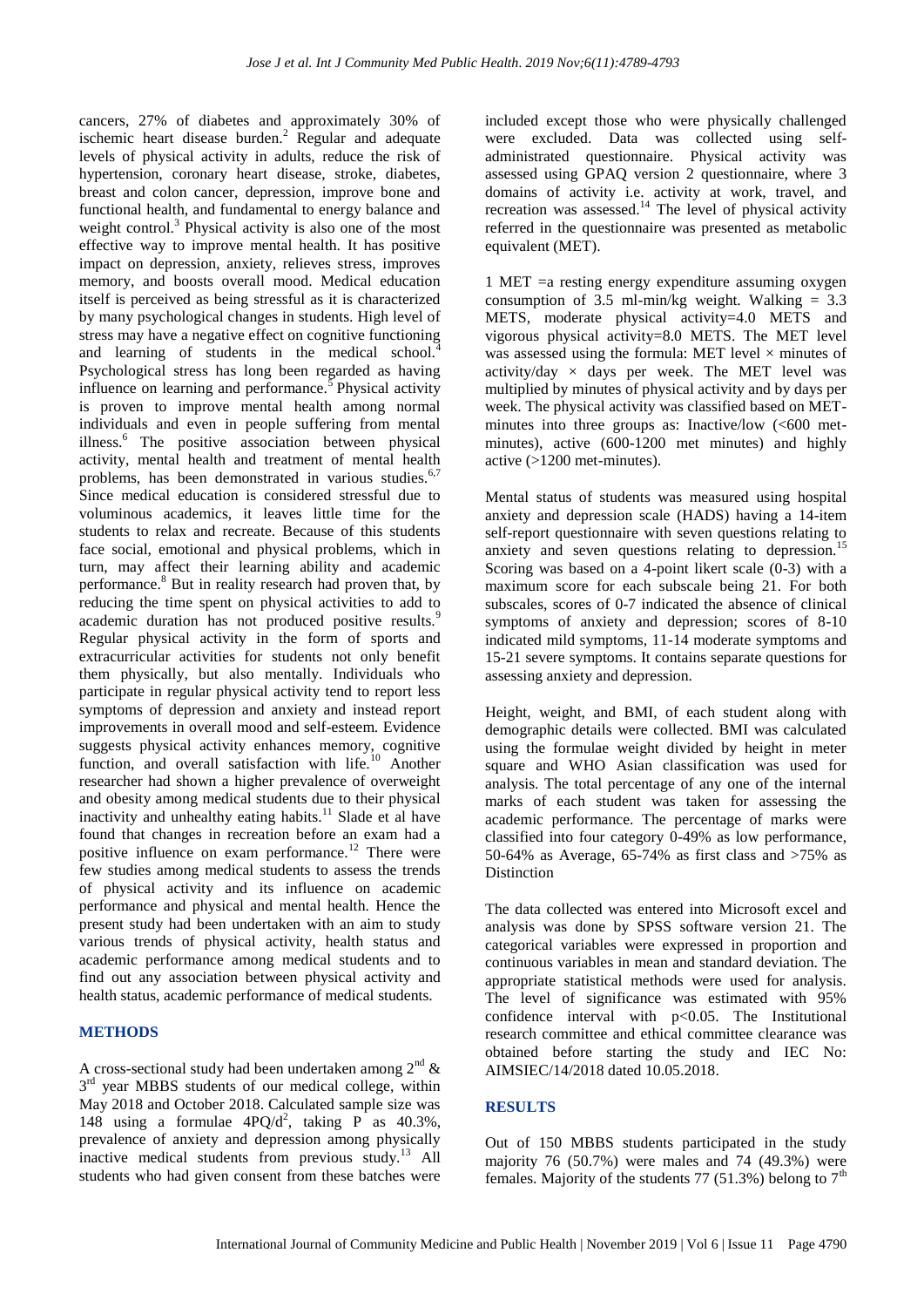semester and 73 (48.7%) belong to  $4<sup>th</sup>$  semester posting. The mean age was  $21.01 \pm 0.82$  with minimum age 19 and maximum age 24. Out of total 150 students only 1 (0.7%) student does a moderate activity during work and none of them do vigorous activity during travel and 48 (32%) of them does vigorous recreational activity and 73 (48.7%) of them does moderate recreational activity. Physical activity was assessed using GPAQ score. From this it was evident that 66 (44%) were inactive, 61 (40.7%) were highly active and 23 (15.3%) were active. The GPAQ classification was shown in Figure 1.



**Figure 1: Distribution of medical students according to their physical activity.**

When anxiety was assessed, it was found that 112 (74.7%) of students had no symptoms, 23 (15.3%) with

mild symptoms, 13 (8.7%) with moderate symptoms, and 2 (1.3%) with severe symptoms. When depression was assessed 120 (80%) students had no symptoms, 19(12.7%) with mild symptoms, 8 (5.3%) with moderate symptoms and 3 (2%) with severe symptoms. Both depression and anxiety symptoms were higher among males. Out of total 76 male students 31.5% of them were suffering from anxiety symptoms and 26.3% of them were suffering from depressive symptoms. Among female students (74) only 18.9% of them showed symptoms of anxiety and 13.5% showed symptoms of depression (Table 1).

The mean weight of students was  $59.01 \pm 10.72$  ranging from 39 kg to 96 kg. The mean height of students was 166.77±10.28 ranging from 147 cm to 194 cm. When BMI was assessed it was found that more than half of medical students i.e. 94 (62.7%), were having normal BMI, 25 (16.7%) were overweight, 15 (10%) were obese and only 16 (10.7%) were underweight. Out of total 76 male students there were 10 (3.5%) students with underweight, 48 (64.9%), 10 (13.5%) and 6 (8.1%) of students with normal, overweight and obese category of BMI respectively. Out of total 74 female students, more than half of them 46 (60.5%) were having normal BMI and 6(7.9%) of them belonged to underweight category and 15 (19.7%) were overweight and 9 (11.8%) belonged to obese category. Both overweight and obesity were higher among female students with 19.7% and 11.8% respectively (Table 1).

| Table 1: Distribution of medical students according to their anxiety and depressive symptoms and BMI |  |
|------------------------------------------------------------------------------------------------------|--|
| classification.                                                                                      |  |

| <b>Parameter</b>  | <b>Classification</b> | Males $(n=76)$ | Females $(n=74)$ | Total $(n=150)$ |
|-------------------|-----------------------|----------------|------------------|-----------------|
|                   |                       | N(%)           | N(%)             | $N(\%)$         |
| <b>Anxiety</b>    | No Symptoms           | 52(68.4)       | 60(81.1)         | 112(74.7)       |
|                   | Mild symptoms         | 13(17.1)       | 10(13.5)         | 23(15.3)        |
|                   | Moderate Symptoms     | 9(11.8)        | 4(5.4)           | 13(8.7)         |
|                   | Severe symptoms       | 2(2.6)         | $\Omega$         | 2(1.3)          |
| <b>Depression</b> | No symptoms           | 56(73.7)       | 64(86.5)         | 120(80)         |
|                   | Mild Symptoms         | 11(14.5)       | 8(10.8)          | 19(12.7)        |
|                   | Moderate Symptoms     | 6(7.9)         | 2(2.7)           | 8(5.3)          |
|                   | Severe Symptoms       | 3(3.9)         | $\Omega$         | 3(2)            |
| BMI               | Underweight           | 10(13.5)       | 6(7.9)           | 16(10.7)        |
|                   | Normal                | 48(64.9)       | 46(60.5)         | 94(62.7)        |
|                   | Overweight            | 10(13.5)       | 15(19.7)         | 25(16.7)        |
|                   | Obese                 | 6(8.1)         | 9(11.8)          | 15(10)          |

The academic performance was assessed and it was found that there were 8 (5.3%) students with distinction, 110 (73.3%) with first class, 31 (20.7%) with average performance and only 1 (0.7%) student with poor performance (Figure 2).

When the level of physical activity was compared with gender distribution of medical students it was found that male students were more active than female students and this difference was statistically significant (p<0.001).

When physical activity was assessed among male students (76) it was found that more than half of them 51 (57.1%) belonged to the highly active group and when it was assessed among female students (74) majority of them 52 (70.3%) belonged to the inactive group. The present study showed a statistically significant difference between anxiety and depressive symptoms among medical students with level of their physical activity. Out of total 13 students with moderate anxiety symptoms, majority of them 11 (84.6%) were inactive and among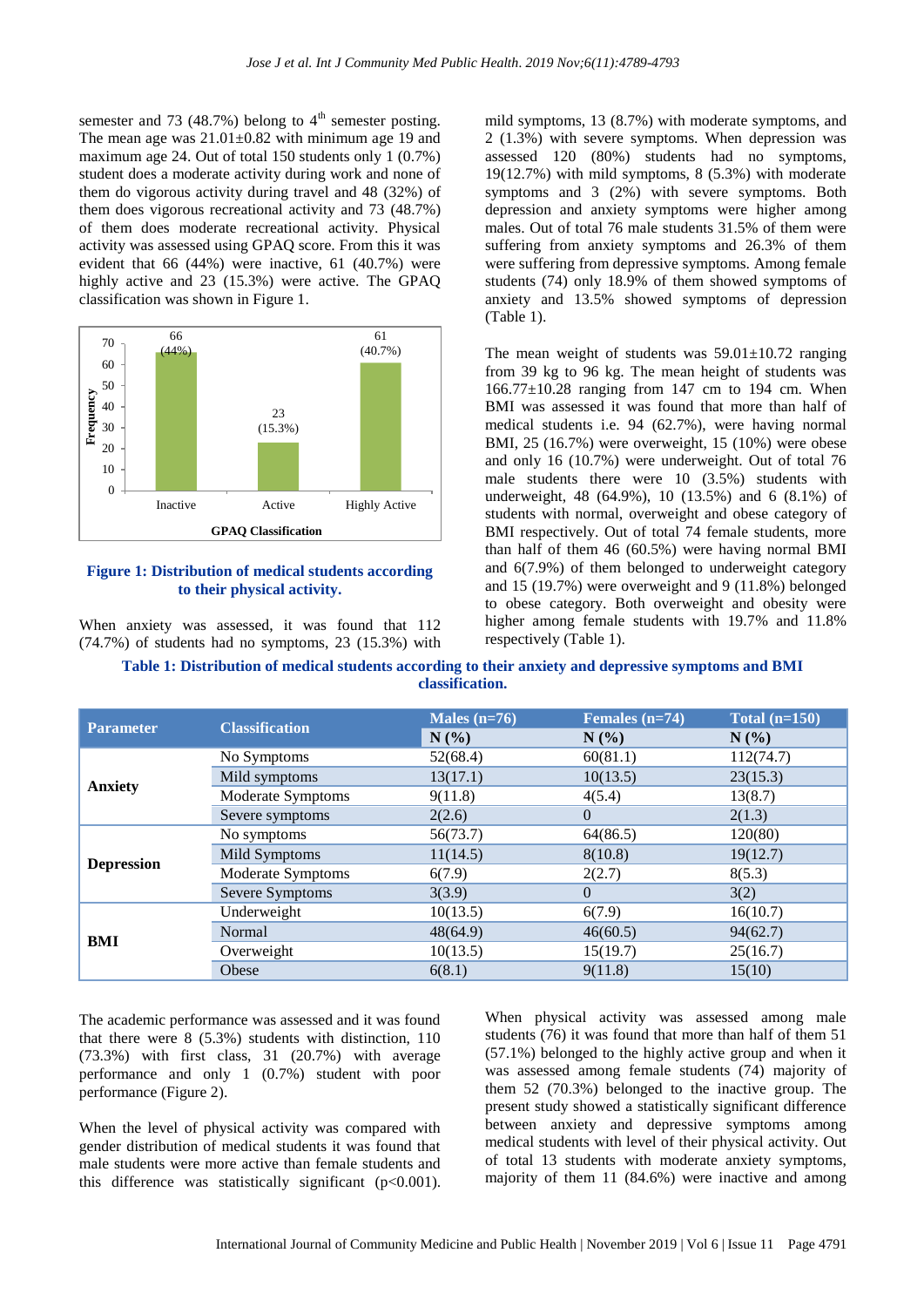112 students without any anxiety symptoms 52(46.4%) were highly active and this difference was statistically significant Table 1 ( $p=0.005$ ) Out of total 8 students with moderate depressive symptoms more than half 6 (74%) of them were inactive and only 1 (12.5%) of medical students were highly active, and this difference was statistically significant with p value 0.013. When level of physical activity among medical students were compared with BMI it was found that out of 15 obese students, majority 8 (53.3%) of them were inactive and 6 (40%) of them were highly active but this difference was not statistically significant. Out of total 8 students with distinction, it was found that more than half 5 (62.5%) were highly active only 1 (12.5%) of them were inactive and out of 13 students with average performance majority 15 (48.4%) were inactive. But this difference was not statistically significant (Table 2). **Figure 2: Distribution of students according to** 



**academic performance.**

#### **Table 2: Association between physical activity among medical students with their gender, anxiety, depressive symptoms, BMI and academic performance.**

|                                |                       | <b>Physical Activity</b>    |                           |                                  |              |                                                 |
|--------------------------------|-----------------------|-----------------------------|---------------------------|----------------------------------|--------------|-------------------------------------------------|
| <b>Parameter</b>               | <b>Classification</b> | <b>Inactive</b><br>$(n=66)$ | <b>Active</b><br>$(n=23)$ | <b>Highly active</b><br>$(n=61)$ | <b>Total</b> | <b>Statistical</b><br>significance              |
|                                |                       | N(%)                        | N(%)                      | $N(\%)$                          | N(%)         |                                                 |
| <b>Gender</b>                  | Males                 | 14(18.4)                    | 11(14.5)                  | 51 (57.1)                        | 76 (100)     | Chi-square value=<br>49.4; p<0.001              |
|                                | Females               | 52(70.3)                    | 12(16.2)                  | 10(13.5)                         | 74 (100)     |                                                 |
| <b>Anxiety</b>                 | No symptoms           | 45(40.2)                    | 15(13.4)                  | 52(46.4)                         | 112 (100)    | Fischer's exact<br>value= $7.92$ ;<br>$p=0.005$ |
|                                | Mild symptom          | 9(39.1)                     | 6(26.1)                   | 8( (34.8)                        | 23 (100)     |                                                 |
|                                | Moderate sym          | 11 (84.6)                   | 1(7.7)                    | 1(7.7)                           | 13 (100)     |                                                 |
|                                | Severe sym            | 1(50)                       | 1(50)                     | $\theta$                         | 2(100)       |                                                 |
| <b>Depression</b>              | No Symptoms           | 48 (40)                     | 16(13.3)                  | 56 (46.7)                        | 120 (100)    | Fischer's exact<br>value= $6.19$ ;<br>$p=0.013$ |
|                                | Mild symptom          | 11(57.9)                    | 4(21.1)                   | 4(21.1)                          | 19 (100)     |                                                 |
|                                | Moderate sym          | 6(74)                       | 1(12.5)                   | 1(12.5)                          | 8(100)       |                                                 |
|                                | Severe sym            | 1(33.3)                     | 2(66.7)                   | $\Omega$                         | 3(100)       |                                                 |
| <b>BMI</b>                     | Under weight          | 8(50)                       | 1(6.2)                    | 7(43.8)                          | 16(100)      | Fischer's exact<br>value= $0.14$ ;<br>$p=0.707$ |
|                                | Normal                | 41 (43.6)                   | 19(20.2)                  | 34 (36.2)                        | 94 (100)     |                                                 |
|                                | Over weight           | 9(36)                       | 2(8)                      | 14(56)                           | 25 (100)     |                                                 |
|                                | Obese                 | 8(53.3)                     | 1(6.7)                    | 6(40)                            | 15 (100)     |                                                 |
| <b>Academic</b><br>performance | Failed                | $\Omega$                    | $\Omega$                  | 1(100)                           | 1(100)       | Fischer's exact<br>value= $0.303$ ;<br>$p=0.58$ |
|                                | Average               | 15(48.4)                    | 3(9.7)                    | 13 (41.9)                        | 31(100)      |                                                 |
|                                | First class           | 50(45.5)                    | 18(16.4)                  | 42 (38.2)                        | 110 (100)    |                                                 |
|                                | Distinction           | 1(12.5)                     | 2(25)                     | 5(62.5)                          | 8 (100)      |                                                 |

#### **DISCUSSION**

Medical students during their training years are vulnerable to various academic, psychosocial and environmental stressors which can have detrimental effects on their health and academic performance. Stress affects medical students worldwide. Regular physical activity not only reduces the stress level but also has beneficial effect on body as well as mind. The present study shows that 66 (44%) of medical students were physically inactive and 61 (40.7%) of students were doing high level of physical activity. This finding was similar to study done by Viji showing that 44% of medical students

were doing physical activity more than 150 min/week.<sup>16</sup> Another study done by Deepthi showed that only 35.9% of medical students were inactive.<sup>13</sup> The present study also shows that more than half of medical female students 52 (70.3%) were physically inactive compared with their male students and this difference was statistically significant. The similar results were obtained from a study done by Deepthi which showed that 41.6% of female students were physically inactive when compared to their male counterpart which comprised of  $28.3\%$ .<sup>13</sup> Another study done by Satheesha showed higher percentage of medical students involved in physical activity about 81% of males and 71% of females taking part in physical activity.<sup>17</sup> The present study also shows a